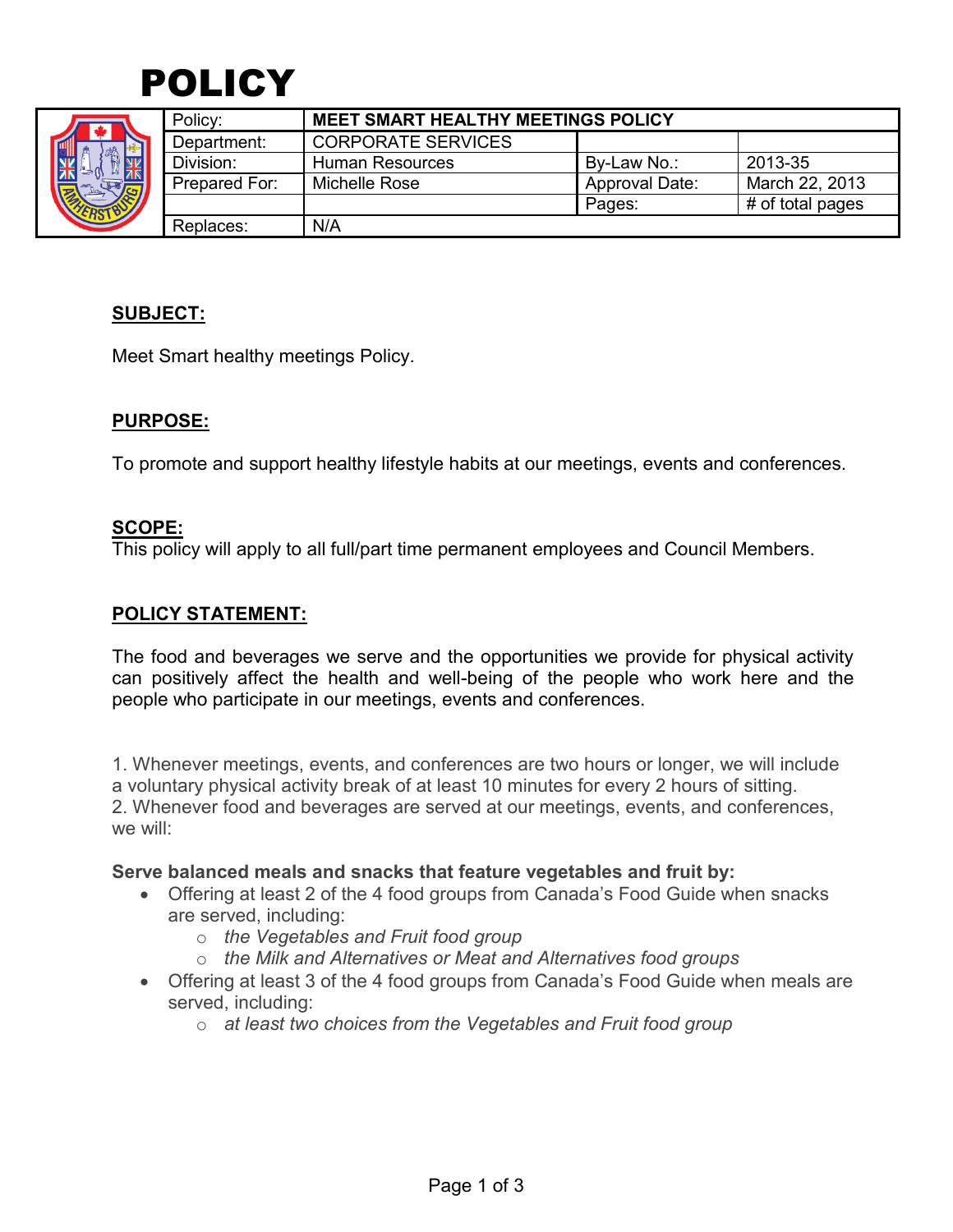# **Promote whole grains by:**

Ensuring at least 50% of the Grain Products served are whole grain

### **Promote lean, protein-rich foods by:**

- Offering lower fat option(s) when milk or milk alternatives are served (i.e., 2% M.F. or less for milk and yogurt; 20% M.F. or less for cheese)
- Offering meat alternatives more often, including beans, lentils, or tofu
- Offering lean or extra lean cuts of meat (e.g., chicken breast, inside round roast, pork tenderloin)
- Limiting processed meat. If processed meats are served, choose leaner meats (e.g., ham, turkey, chicken)
- Making sure all meat and alternatives are prepared with little or no added fat or salt

### **Promote sensible beverage choices by:**

- Serving water at every meeting
- Not serving sugar sweetened beverages (e.g., pop, fruit flavoured drinks, iced tea)
- Providing decaffeinated or herbal options when caffeinated tea or coffee is served
- Supplying lower fat milk (i.e., 2% M.F. or less) in place of creamers, flavoured creams, and coffee whiteners

### **Reduce the amount of added salt, sugar, and unhealthy fats that are served by:**

- Requesting food be prepared with little or no added salt, sugar, or unhealthy fats
- Asking for sauces, condiments, and salad dressings to be served on the side
- Requesting that lower sodium sauces, condiments, salad dressings be offered, when possible
- Ensuring all food is free from added partially hydrogenated oils (i.e., Trans fats)
- Choosing reduced sodium broth or tomato-based sauces and soups, rather than cream-based
- Asking for sandwiches to be prepared without margarine or butter
- Limiting cakes, pastries, cookies, and squares. If these foods are served, offer bitesized versions or slice traditional sized portions in two

# **Ensure all food is handled according to safe food guidelines by:**

- Making sure cold foods are kept cold (i.e.,  $\leq 4^{\circ}$ C or  $40^{\circ}$ F) and hot foods are kept hot (> 60°C or140°F) throughout the entire serving period
- Making sure food service areas are cleaned
- Encouraging participants to wash their hands before eating
- Making sure utensils such as tongs are provided to prevent direct hand contact with food
- Visiting the Safe Food Counts health inspection reporting site www.safefoodcounts.ca before choosing a caterer to review their inspection status and Food Safety Star Rating